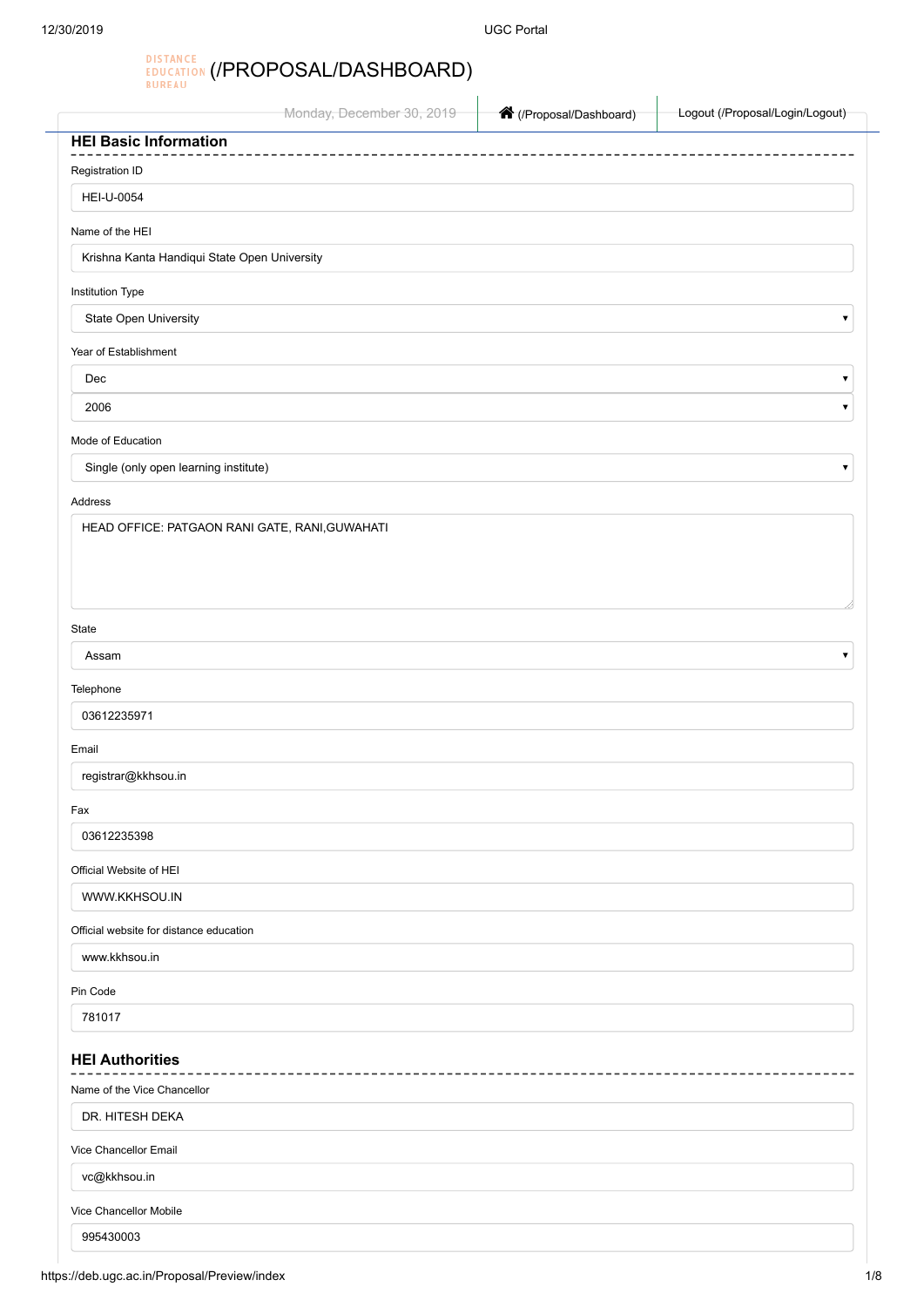| Name of the Pro Vice Chancellor(if any)                                                                                                                          |                                              |
|------------------------------------------------------------------------------------------------------------------------------------------------------------------|----------------------------------------------|
| NA                                                                                                                                                               |                                              |
| Name of the Registrar                                                                                                                                            |                                              |
| ARUPJYOTI CHOUDHURY                                                                                                                                              |                                              |
| Registrar Email                                                                                                                                                  |                                              |
| registrar@kkhsou.in                                                                                                                                              |                                              |
| Registrar Mobile                                                                                                                                                 |                                              |
| 9864038946                                                                                                                                                       |                                              |
| <b>HEI Recognition</b>                                                                                                                                           |                                              |
| Recognition status of the HEI as per UGC Act, 1956                                                                                                               |                                              |
| SECTION 2(f)                                                                                                                                                     | ▼                                            |
|                                                                                                                                                                  |                                              |
| Is HEI also recognized under 12 B                                                                                                                                |                                              |
| No                                                                                                                                                               | $\pmb{\nabla}$                               |
| Approval of Statutory Authority                                                                                                                                  |                                              |
| Yes                                                                                                                                                              | ▼                                            |
|                                                                                                                                                                  |                                              |
| <b>NAAC Details</b>                                                                                                                                              |                                              |
|                                                                                                                                                                  |                                              |
| No                                                                                                                                                               | ▼                                            |
|                                                                                                                                                                  |                                              |
| No                                                                                                                                                               | $\blacktriangledown$                         |
| Reason (s)                                                                                                                                                       |                                              |
| Whether accredited by NAAC?<br>Whether HEI is ready or has already applied for NAAC assessment                                                                   |                                              |
| <b>NIRF Ranking</b>                                                                                                                                              |                                              |
|                                                                                                                                                                  |                                              |
| <b>NIRF Ranking</b><br>$\blacksquare$                                                                                                                            |                                              |
|                                                                                                                                                                  |                                              |
|                                                                                                                                                                  |                                              |
| Territorial Jurisdiction of HEI as per its Act                                                                                                                   |                                              |
| <b>HEI Other Information</b><br><b>Within State</b>                                                                                                              | $\blacktriangledown$                         |
| Territorial Jurisdiction as per UGC ODL Regulation                                                                                                               |                                              |
| Within State                                                                                                                                                     |                                              |
|                                                                                                                                                                  |                                              |
| Whether Center for Internal Quality Assurance (CIQA) is establised or not<br>Yes                                                                                 | $\blacktriangledown$<br>$\blacktriangledown$ |
| In case of existing recognized HEI, mention letter No. & date of UGC recognition letter<br>1-4/2018 (DEB-111) dated 16th August, 2018 & dated 23rd October, 2018 |                                              |

### **Infrastructure**

| Total Build up area at HQs for distance education activities: | Built-Up Area available(Carpet |
|---------------------------------------------------------------|--------------------------------|
| <b>Build-up Area Type</b>                                     | Area Sq. ft)                   |
| .<br>$\overline{\phantom{a}}$                                 | .                              |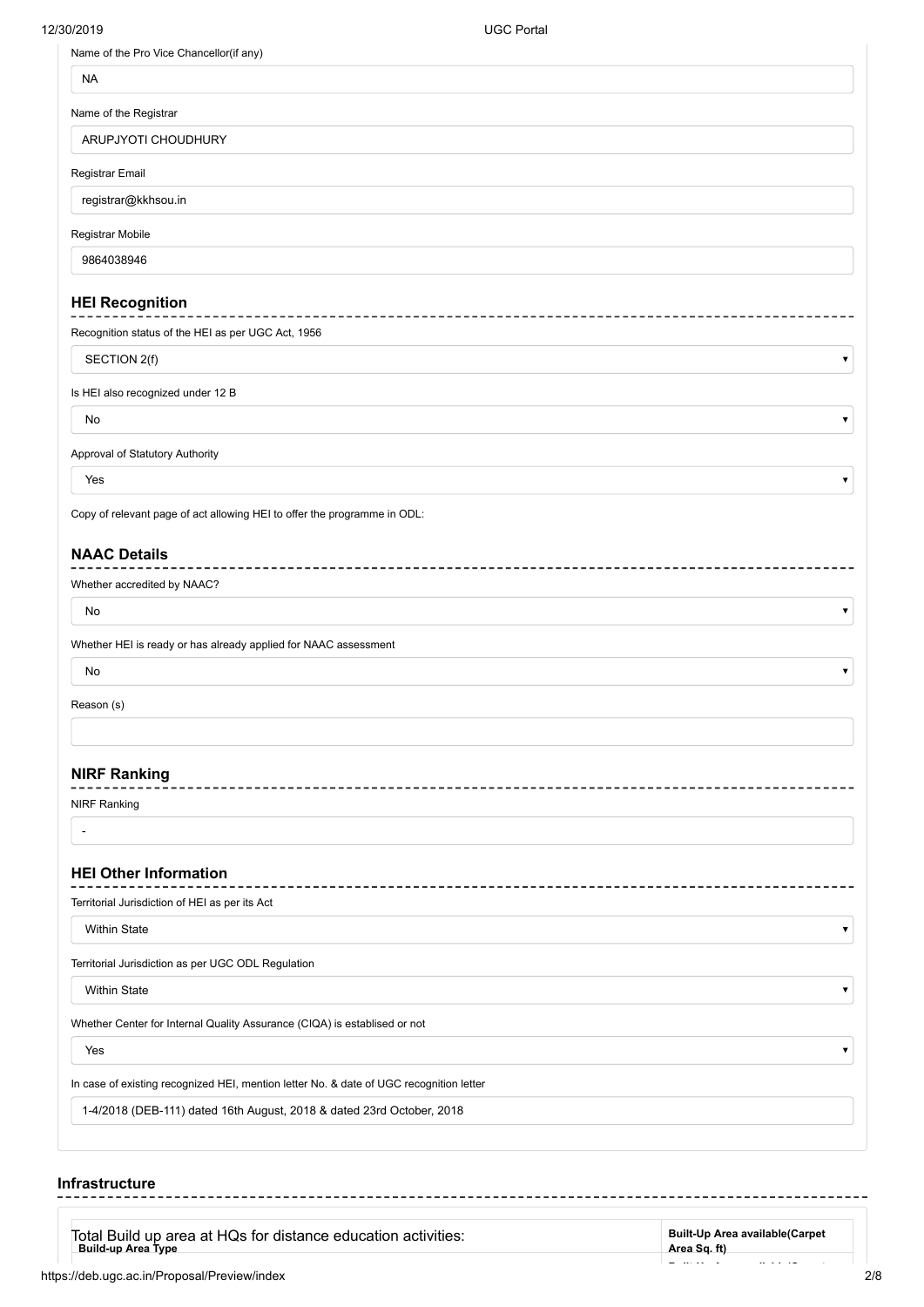| <b>Build-up Area Type</b>                                                                                                                    | <b>Built-Up Area available (Carpet</b><br>Area Sq. ft) |
|----------------------------------------------------------------------------------------------------------------------------------------------|--------------------------------------------------------|
| Academic                                                                                                                                     | 18000                                                  |
| Administrative                                                                                                                               | 20000                                                  |
| Academic support such as Library, Reading Room, Computer Centre, Information and Communication technology labs,<br>Video and Audio Labs etc. | 13500                                                  |
| Amenities or other support facilities (Excluding toilets)                                                                                    | 7500                                                   |
| Total built-up area for ODL activities                                                                                                       | 59000                                                  |

#### **Activity Calendar**

|      |                                                   | Tentative months schedule (specify months) during Year |                         |            |
|------|---------------------------------------------------|--------------------------------------------------------|-------------------------|------------|
| Srno | <b>Name of the Activity</b>                       | From (Month)                                           |                         | To (Month) |
|      | Admission                                         | Jun                                                    | $\overline{\mathbf{v}}$ | Jul        |
|      | Distribution of SLM                               | Jun                                                    | $\blacktriangledown$    | Jul        |
|      | Contact Programmes(counselling, Practicals, etc.) | Aug                                                    | 7                       | Nov        |
|      | Assignment Submission (if any)                    | Sep                                                    | $\overline{\mathbf{v}}$ | Oct        |
|      | <b>Evaluation of Assignment</b>                   | Oct                                                    | ▼                       | Nov        |
|      | Examination                                       | Dec                                                    | $\overline{\mathbf{v}}$ | Jan        |
|      | <b>Declaration of Result</b>                      | Mar                                                    | 7                       | Apr        |
|      | Re-registration                                   | Apr                                                    | $\blacktriangledown$    | May        |

### Academic Year Planner [Programmes under Semester System]:

|                |                                                   |                                | Tentative months schedule (specify months) during Year |                                |                                |
|----------------|---------------------------------------------------|--------------------------------|--------------------------------------------------------|--------------------------------|--------------------------------|
| Srno           | Name of the Activity                              | From (Month)                   | To (Month)                                             | From (Month)                   | To (Month)                     |
| $\mathbf{1}$   | Admission                                         | Jun<br>▼                       | Jul<br>$\blacktriangledown$                            | Feb<br>$\overline{\mathbf{v}}$ | Mar<br>▼                       |
| $\mathbf{2}$   | Distribution of SLM                               | Jun<br>▼                       | Jul<br>$\pmb{\mathrm{v}}$                              | Feb<br>$\blacktriangledown$    | Mar<br>$\overline{\mathbf{v}}$ |
| 3              | Contact Programmes(counselling, Practicals, etc.) | Aug<br>$\blacktriangledown$    | Nov<br>$\pmb{\nabla}$                                  | Apr<br>$\blacktriangledown$    | Jun<br>$\overline{\mathbf{v}}$ |
| 4              | Assignment Submission (if any)                    | Sep<br>$\blacktriangledown$    | Oct<br>$\pmb{\mathrm{v}}$                              | May<br>$\blacktriangledown$    | Jun<br>$\overline{\mathbf{v}}$ |
| 5              | <b>Evaluation of Assignment</b>                   | Oct<br>$\overline{\mathbf{v}}$ | Nov<br>$\overline{\mathbf{v}}$                         | Jun<br>$\pmb{\nabla}$          | Jun<br>$\overline{\mathbf{v}}$ |
| 6              | Examination                                       | Dec<br>$\overline{\mathbf{v}}$ | Jan<br>$\pmb{\mathrm{v}}$                              | Jul<br>$\blacktriangledown$    | Aug<br>$\overline{\mathbf{v}}$ |
| $\overline{7}$ | Declaration of Result                             | Mar<br>$\blacktriangledown$    | Apr<br>$\pmb{\nabla}$                                  | Oct<br>$\pmb{\nabla}$          | Nov<br>$\overline{\mathbf{v}}$ |
| 8              | Re-registration                                   | Apr<br>▼                       | May<br>$\pmb{\mathrm{v}}$                              | Nov<br>$\blacktriangledown$    | Dec<br>▼                       |

https://deb.ugc.ac.in/Proposal/Preview/index 3/8

 $- - -$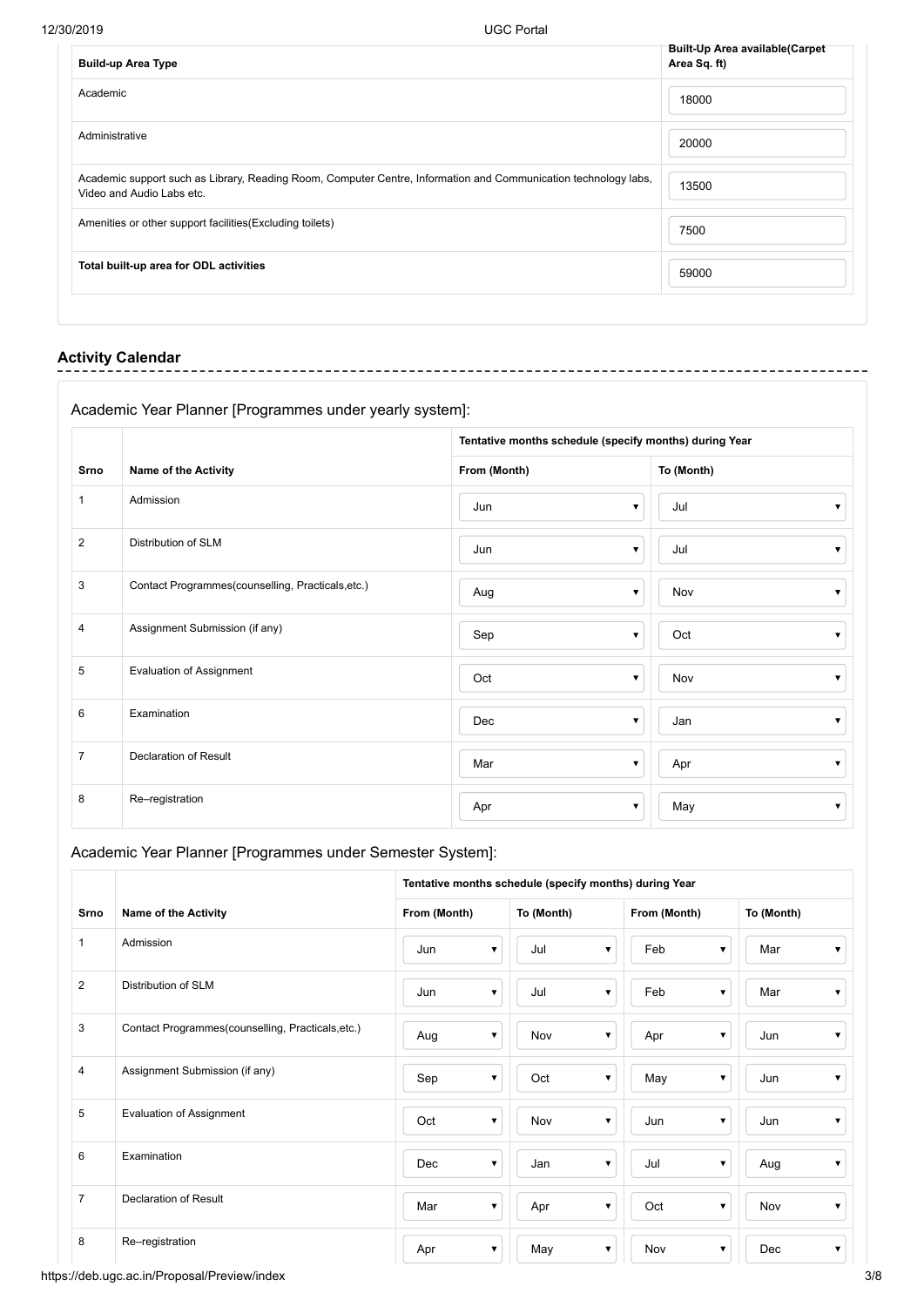#### **DEB RECOGNIZED STATUS**

Are you recognized by UGC, DEB unde UGC(ODL) Regulations, 2017?

Yes

#### **Proposed Programmes**

Details of the programme

| Srno | Year        | Level | Academic<br><b>Session</b> | Name of Programme                                                   | <b>Duration</b><br>(In<br>Years) | <b>Number</b><br>οf<br><b>Credits</b> | Date of Approval of<br><b>Statutory Authority (s) (DD-</b><br>MM-YYYY) of HEI | Date of Approval of<br>Regulatory Authority (s) (DD-<br>MM-YYYY) if applicable |
|------|-------------|-------|----------------------------|---------------------------------------------------------------------|----------------------------------|---------------------------------------|-------------------------------------------------------------------------------|--------------------------------------------------------------------------------|
|      | 2020-<br>21 | PG    | July                       | Arts/Humanities/Social<br>Sciences - Masters of Arts<br>- Education | 2                                | 64                                    | 11-04-2018                                                                    | null                                                                           |

#### **PPR (Programme Project Report)**

| Srno | Year           | Approved<br>Programme                                               | Date of<br>Approval<br>of PPR | Authority of Approving PPR- Upload                                                                                                  | <b>Upload of PPR</b>                                                                         |
|------|----------------|---------------------------------------------------------------------|-------------------------------|-------------------------------------------------------------------------------------------------------------------------------------|----------------------------------------------------------------------------------------------|
|      | $2020 -$<br>21 | Arts/Humanities/Social<br>Sciences - Masters of<br>Arts - Education | $11 - 04 -$<br>2018           | Download (/Uploads/AuthorityofApprovingPPRUpload/HEI-U-<br>0054/HEI-U-<br>0054 Authority of Approving PPRUpload 20191223153852.pdf) | Download (/Uploads/UploadofPPR/HEI-U-<br>0054/HEI-U-<br>0054 UploadofPPR 20191223153852.pdf) |

#### **SLM (Self Learning Material)**

| Srno | Year           | Approved<br>Programme                                               | <b>Outline of the Syllabus</b>                                                                                                                                                                                                                                           | <b>Statutory</b><br><b>bodies</b><br>who<br>approved<br>the<br>material | Source of Self<br><b>Learning Material</b>                                                                                                         | Reference<br>of Self<br>Learning<br><b>Material</b>                              | When was<br>it<br>prepared? | Last<br>Updated  |
|------|----------------|---------------------------------------------------------------------|--------------------------------------------------------------------------------------------------------------------------------------------------------------------------------------------------------------------------------------------------------------------------|-------------------------------------------------------------------------|----------------------------------------------------------------------------------------------------------------------------------------------------|----------------------------------------------------------------------------------|-----------------------------|------------------|
|      | $2020 -$<br>21 | Arts/Humanities/Social<br>Sciences - Masters of<br>Arts - Education | Programme is of 4 semesters<br>comprising of 16 papers with 64<br>credits including practical and<br>dissertation. The syllabus focussed on<br>historical development and current<br>issues related to education.<br>educational technology and<br>educational research. | Academic<br>Council                                                     | 1. a. Syllabus 2. as<br>per 3. PPR. b.<br>Subject Expert. c.<br>Content Writer d.<br>Content Editor e.<br>Language Editor f.<br>Course Coordinator | References<br>are<br>provided at<br>the end of<br>each<br>courses of<br>the SLM. | $01-06-$<br>2018            | $01-06-$<br>2018 |

#### **Regional Centre**



https://deb.ugc.ac.in/Proposal/Preview/index 4/8

 $\overline{\phantom{a}}$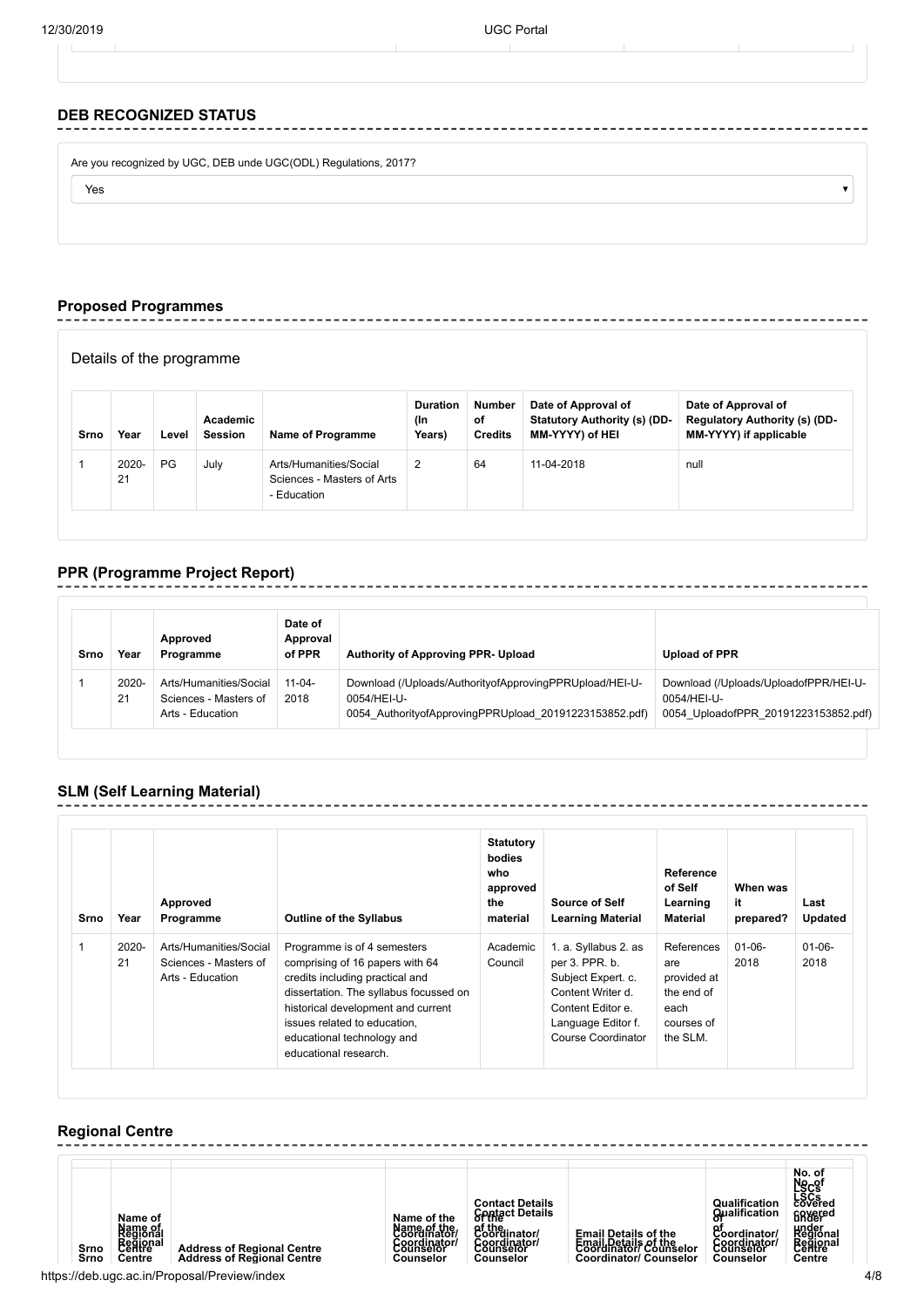| Jorhat<br>Regional<br>Centre | Jorhat Regional Centre, Krishna Kanta<br>Handiqui State Open University, A.T.<br>Road, Tarazan, Jorhat-785001 | Sri Geetam<br>Misra | 8811016555 | geetam.misra@kkhsou.in | MBA | 69 |
|------------------------------|---------------------------------------------------------------------------------------------------------------|---------------------|------------|------------------------|-----|----|

#### **Learner Support Centre (LSC) details**

| Srno         | Name of<br>College/Institute | <b>Address of</b><br>College/Institute             | Whether the<br>College/institute<br>is Private or<br>Govt | Name of<br><b>Affiliating</b><br><b>University</b><br>/ HEI | Name of<br>Co-<br>ordinator | <b>Contact Details of Co-</b><br>ordinator | <b>Qualifications</b>    | No. of<br><b>Admissions</b> | <b>N</b><br>C |
|--------------|------------------------------|----------------------------------------------------|-----------------------------------------------------------|-------------------------------------------------------------|-----------------------------|--------------------------------------------|--------------------------|-----------------------------|---------------|
| $\mathbf{1}$ | Moran College                | Moranhat Dist.<br>Sivasagar, PIN -<br>785670       | Government                                                | Dibrugarh<br>University                                     | Minakshi<br>Patra           | 9435004546                                 | M.Sc.                    | 103                         | $\mathbf{1}$  |
| 2            | Chaiduar College             | P.O.: Gohpur Dist.<br>Biswanath, PIN -<br>784168   | Government                                                | Gauhati<br>University                                       | Dr. Raju<br>Ojah            | 8811016498,9435083392                      | M.Sc., Ph.D              | 17                          | $\mathbf{1}$  |
| 3            | Lakhimpur Girls'<br>College  | North Lakhimpur,<br>Dist. Lakhimpur,<br>PIN-787031 | Government                                                | Dibrugarh<br>University                                     | Robin<br>Kakati             | 9854290131<br>robinkakati@gmail.com        | M.A. B.Ed.               | 36                          | $\mathbf{1}$  |
| 4            | Cinnamara<br>College         | P.O: Cinnamara<br>Dist. Jorhat, PIN<br>$-785008$   | Government                                                | Dibrugarh<br>University                                     | Simanta<br>Borah            | 9435247949                                 | MA                       | 100                         | 5             |
| 5            | $\overline{\phantom{a}}$     | $\overline{\phantom{a}}$                           | Government                                                | $\overline{\phantom{a}}$                                    | $\blacksquare$              | $\blacksquare$                             | $\overline{\phantom{a}}$ | $\Omega$                    | $\mathbf{1}$  |

#### **Examination Centre**

| Srno | Name of<br>Centre | <b>Address of</b><br>Centre | Years | A) Proposed Examination Centre for term end examinatino for ODL programme for Upcoming Academic                              |           |
|------|-------------------|-----------------------------|-------|------------------------------------------------------------------------------------------------------------------------------|-----------|
|      |                   |                             |       | Whether examination centre is within the territorial jurisdiction of the HEI as per Annexure IV of<br><b>ODL Regulations</b> | Yes       |
|      |                   |                             | 2     | Whether the examination centre is located as per clause 13 (7) of Part IV of Regulations                                     | Yes       |
|      |                   |                             | 3     | Provision of CCTV Cameras                                                                                                    | Yes       |
|      |                   |                             | 4     | Provision of Bio-metric attendance                                                                                           | No.       |
|      |                   |                             | 5     | Provision of Video recording                                                                                                 | <b>No</b> |
|      |                   |                             |       |                                                                                                                              |           |

### **Human Resources Information**

| <b>Academic Staff for ODL Programmes</b> |                                               |                        |  |
|------------------------------------------|-----------------------------------------------|------------------------|--|
| <b>Type of Staff</b>                     | No. of Staff on Full Time and Dedicated Basic | No. of Temporary Staff |  |
| Head / Professor                         |                                               | 0                      |  |
| Associate Professor                      | 5                                             | 0                      |  |
| <b>Assistant Professor</b>               | 32                                            | $\overline{2}$         |  |
| <b>Asademic Staff for ODL Programmes</b> | 0                                             |                        |  |
| <b>Type of Staff</b>                     | No. of Staff on Full Time and Dedicated Basic | No. of Temporary Staff |  |

https://deb.ugc.ac.in/Proposal/Preview/index 5/8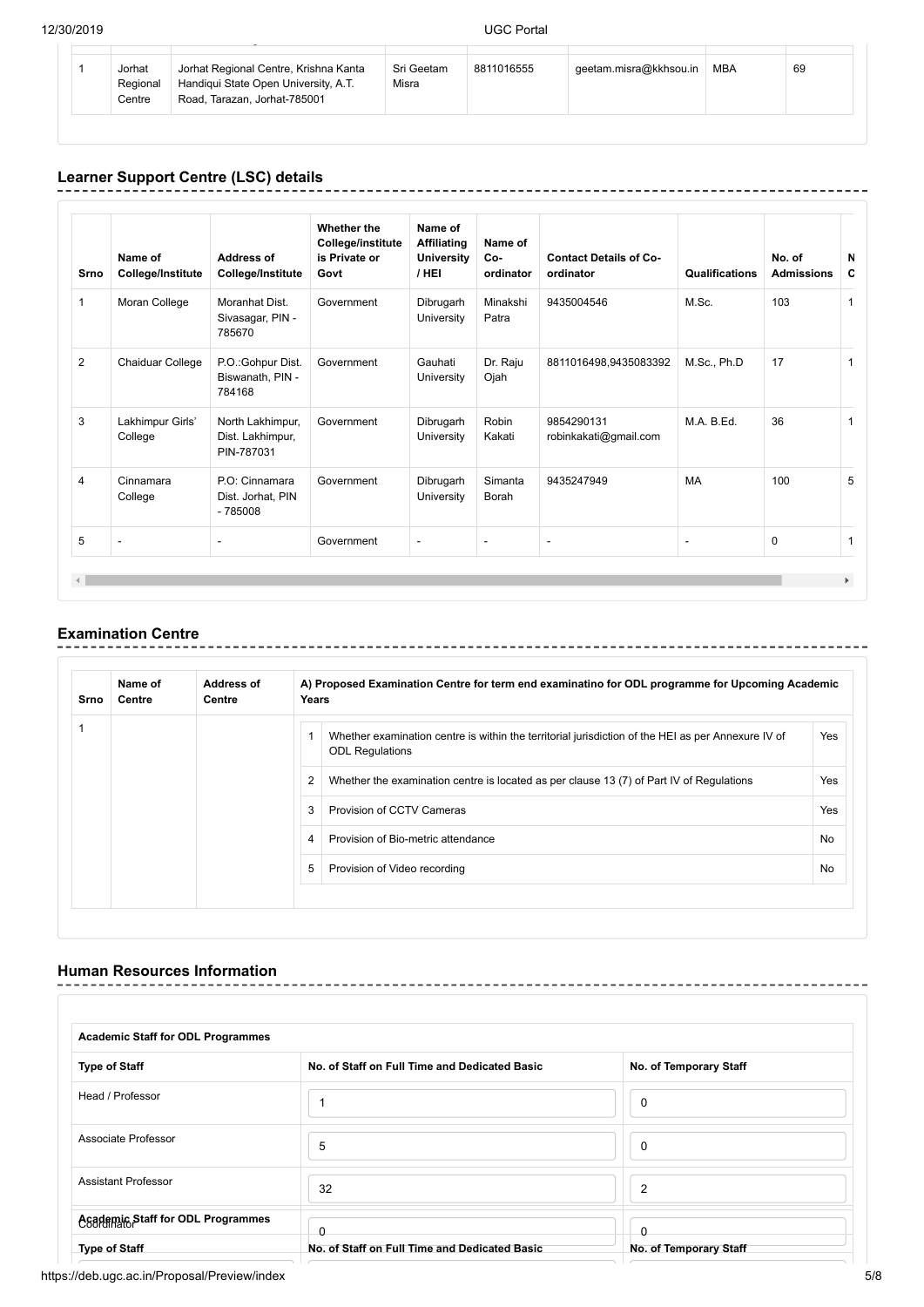#### 12/30/2019 UGC Portal

| NL<br> |  |  |  |  |
|--------|--|--|--|--|
|        |  |  |  |  |

| <b>Administrative Staff for ODL Programmes</b> |                |                                 |                        |
|------------------------------------------------|----------------|---------------------------------|------------------------|
| <b>Type of Staff</b>                           | No. of Staff   | No. of Staff Exclusively of ODL | No. of Temporary Staff |
| Deputy Registrar                               | 3              | 3                               | 0                      |
| Assistant Registrar                            | 5              | 5                               | $\mathbf 0$            |
| Section Officer                                | $\sqrt{2}$     | $\overline{\mathbf{c}}$         | $\mathbf 0$            |
| Assistants                                     | 26             | 26                              | 4                      |
| <b>Computer Operators</b>                      | $\overline{2}$ | $\overline{2}$                  | $\mathbf 1$            |
| Class-IV / Mult Tasking Staff                  | 27             | 27                              | 10                     |
| Technical / Professional                       | 5              | 5                               | 0                      |
| Assistant librarian                            | 1              | 1                               | 0                      |

## **Faculty Details**

| Srno | Year        | Academic<br><b>Session</b> | <b>Name of Programmes</b>                               | Name of<br>faculty   | <b>Address</b> | Phone       | Email                      |
|------|-------------|----------------------------|---------------------------------------------------------|----------------------|----------------|-------------|----------------------------|
|      | 2020-<br>21 | July                       | Masters of Arts - Education    [ Total<br>Faculties:51  | Ritimoni<br>Bordoloi | <b>KKHSOU</b>  | 9435748567  | rbordoloi@kkhsou.in        |
| 2    | 2020-<br>21 | July                       | Masters of Arts - Education    [ Total<br>Faculties:51  | Indrani Kalita       | <b>KKHSOU</b>  | 07002235885 | indranikalita@kkhsou.in    |
| 3    | 2020-<br>21 | July                       | Masters of Arts - Education    [ Total<br>Faculties:5 ] | Archana<br>Adhikary  | <b>KKHSOU</b>  | 8752919776  | archana.adhikary@kkhsou.in |
| 4    | 2020-<br>21 | July                       | Masters of Arts - Education II [ Total<br>Faculties:5 ] | Pranab Saikia        | <b>KKHSOU</b>  | 9436378669  | pranabsaikia@kkhsou.in     |
| 5    | 2020-<br>21 | July                       | Masters of Arts - Education    [ Total<br>Faculties:5 ] | Arunima Borah        | <b>KKHSOU</b>  | 9707086019  | arunimaborah622@gmail.com  |

 $- - -$ 

 $\overline{a}$  $- - - - -$ 

-------------------

 $\sim$   $\sim$   $\sim$ 

 $- - - - -$ 

## **Computerization / Digitization Status**

| Srno      | <b>Activities</b>                          | Yes / No |
|-----------|--------------------------------------------|----------|
|           | Student registration / Admission           | Yes      |
| 2         | Administration                             | No       |
| 3         | Finance                                    | Yes      |
| 4         | Academic activities                        | Yes      |
| 5         | Student Support System                     | Yes      |
| 6<br>Srno | Continuous Evaluation<br><b>Activities</b> | Yes PNo  |